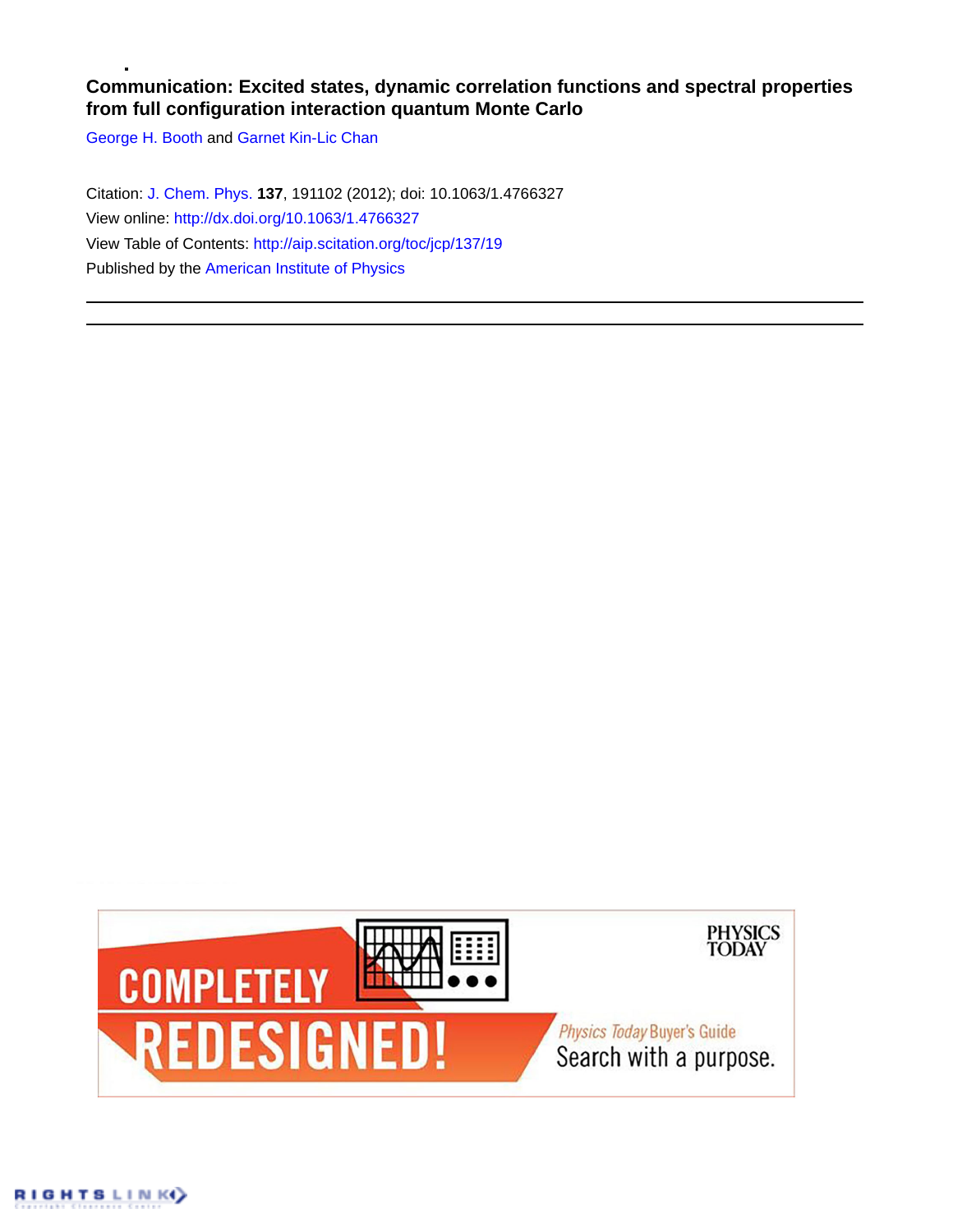

## **[Communication: Excited states, dynamic correlation functions and spectral](http://dx.doi.org/10.1063/1.4766327) [properties from full configuration interaction quantum Monte Carlo](http://dx.doi.org/10.1063/1.4766327)**

George H. Booth<sup>a)</sup> and Garnet Kin-Lic Chan

*Department of Chemistry, Frick Laboratory, Princeton University, Princeton, New Jersey 08544, USA*

(Received 5 October 2012; accepted 23 October 2012; published online 21 November 2012; publisher error corrected 3 December 2012)

In this communication, we propose a method for obtaining isolated excited states within the full configuration interaction quantum Monte Carlo framework. This method allows for stable sampling with respect to collapse to lower energy states and requires no uncontrolled approximations. In contrast with most previous methods to extract excited state information from quantum Monte Carlo methods, this results from a modification to the underlying propagator, and does not require explicit orthogonalization, analytic continuation, transient estimators, or restriction of the Hilbert space via a trial wavefunction. Furthermore, we show that the propagator can directly yield frequencydomain correlation functions and spectral functions such as the density of states which are difficult to obtain within a traditional quantum Monte Carlo framework. We demonstrate this approach with pilot applications to the neon atom and beryllium dimer. *© 2012 American Institute of Physics*. [\[http://dx.doi.org/10.1063/1.4766327\]](http://dx.doi.org/10.1063/1.4766327)

Almost all of the many variants of projector quantum Monte Carlo (QMC) rely on the properties of the operator  $e^{-\beta H}$ , where due to its similarity to the time-evolution operator, the variable  $\beta$  is denoted "imaginary time." Generally, this imaginary time is discretized, and the operator iteratively applied as a short-time propagator, in order to simulate its action in the large  $\beta$  limit.<sup>[1](#page-4-0)</sup> Expressing an initial wavefunction in the eigenbasis of the Hamiltonian of interest, the application of this  $e^{-\beta H}$  propagator results in a projection onto the *i*th eigenstate proportional to  $e^{-\beta E_i}$ , where  $E_i$  is the energy of this eigenstate. It is clear to see that in this large *β* limit, the projection onto the lowest energy eigenvector dominates the wavefunction, whereby ground state properties can be extracted, assuming some overlap with the initial wavefunction. While this formalism is clearly powerful, by construction it exponentially quickly projects out excited states of the system which may be of interest, and are of critical importance in the simulation of finite-temperature properties, reaction dynamics, photochemistry and many other areas.

To date, isolating excited states of systems via projector QMC methods has only been practical with a restriction on the projection to sample a space which is approximately orthogonal to those of the lower energy states, via nodal constraint,<sup>[2](#page-4-1)</sup> or orthogonalization against them in a subspace projection method. $3, 4$  $3, 4$  $3, 4$  More indirectly, statistical methods have been used on short periods of imaginary-time in order to isolate individual decay rates in the spectrum by an-alytic continuation to a real-time dynamic.<sup>5,[6](#page-4-5)</sup> However, these approaches are not entirely satisfactory; accurate nodal surfaces for excited states can be difficult to obtain, resulting in a larger fixed node error and potentially transient estimators, while the subspace projection method has limited applicability.<sup>[7](#page-4-6)</sup> In addition, the Bayesian techniques which rely on maximizing entropy to approximate a notoriously unstable inverse Laplace transform, have difficulty achieving quantitative accuracy within noisy data sets. $8,9$  $8,9$  Despite this, there are examples of accurate excited states within the nodal constraint, $10$  while maximum entropy techniques are particularly prevalent in solid state calculations to obtain the density of states, often in the case of continuous-time QMC as applied to quantum impurity models and dynamical mean-field theory. $11, 12$  $11, 12$  $11, 12$ 

Here, we take a different approach to the calculation of excited states, within the context of full configuration interaction quantum Monte Carlo (FCIQMC). $13-15$  $13-15$  This recently introduced method applies the imaginary-time evolution propagator to a stochastic "walker" representation of the wavefunction expressed in the full space of Slater determinants constructed from a single-particle basis of size *M*. Although this reintroduces a basis set error compared to those methods operating in real space, it confers various advantages which mitigate this. The discrete basis allows for an efficient walker annihilation algorithm, which can exactly overcome the fermion sign problem in the sampling, provided enough walkers are used.<sup>16</sup> The "initiator" approximation was formulated to maintain a high annihilation rate, and control the growth of noise in a systematically improvable fashion.<sup>[14,](#page-4-15) [15](#page-4-13)</sup> This has allowed far larger systems to be treated at an accuracy comparable to that of FCI (exact diagonalization), within small and systematically improvable error bars. In addition, a semi-stochastic adaptation of the algorithm, $17$  as well the in-troduction of a partial nodal constraint<sup>[18](#page-4-17)</sup> and ideas from quantum chemistry<sup>19</sup> hold promise of increased accuracy and efficiency of the method.

RIGHTS LINK)

In order to project out a targeted excited state rather than the ground state, we propose the use of a projection operator

<span id="page-1-0"></span>a)Electronic mail: [ghb24@cam.ac.uk.](mailto: ghb24@cam.ac.uk)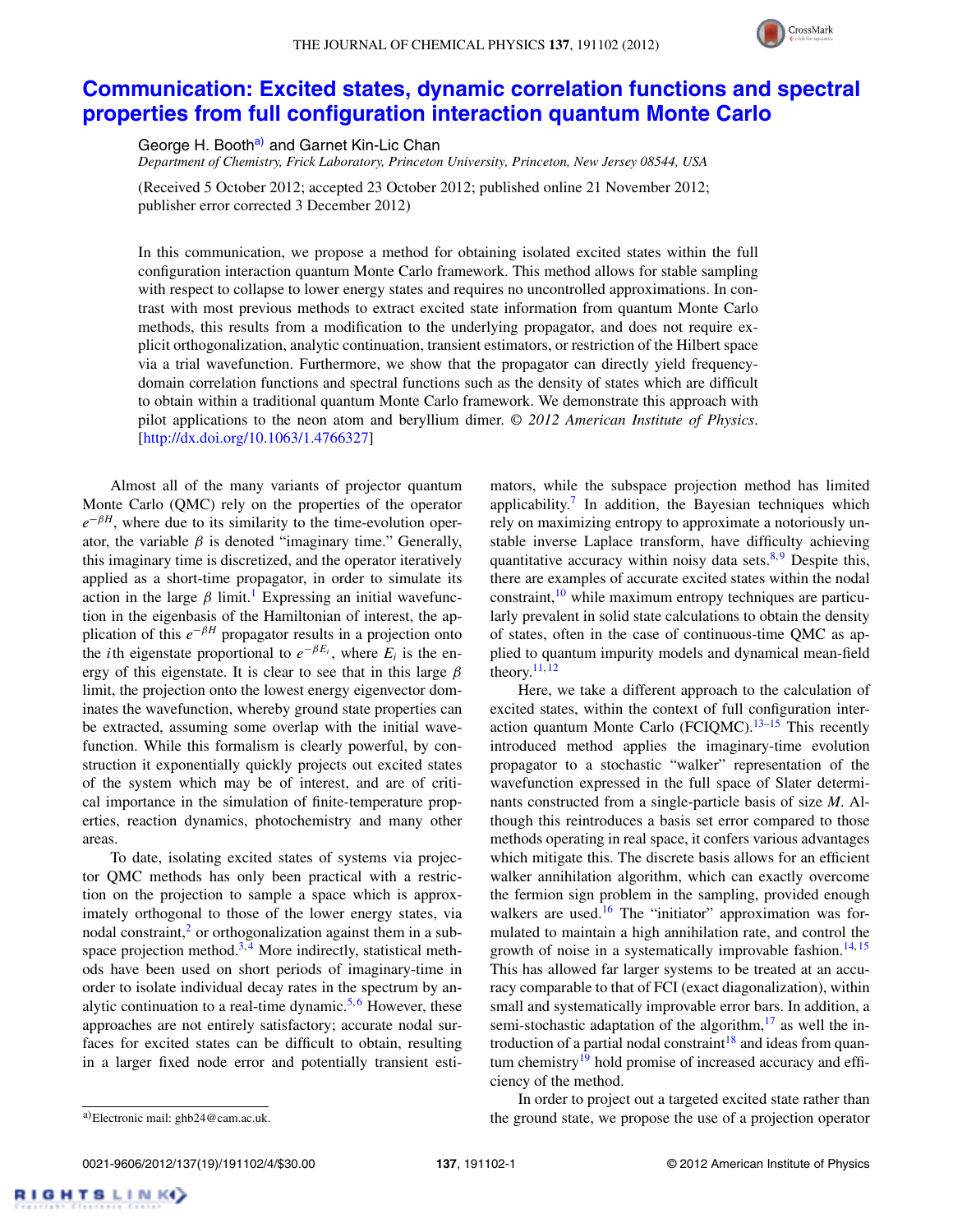of the form

<span id="page-2-0"></span>
$$
P(H) = e^{-\beta^2 (H - S)^2}.
$$
 (1)

For sufficiently large *β*, this Gaussian propagator will result in the dominant eigenstate being the one closest in energy to the chosen value of the diagonal offset *S*, termed the shift. In the eigenbasis of *H*,  $\{|\Psi_i\rangle, E_i\}$  with  $\Psi_0$  representing the ground state, and starting from an initial wavefunction  $|\psi_{\text{T}}\rangle$  with  $S = E_k$ , it can be seen that the long time propagation results in

$$
|\Psi_k\rangle \propto \lim_{\beta \to \infty} \sum_i |\Psi_i\rangle e^{-\beta^2 (E_i - E_k)^2} \langle \Psi_i | \psi_\text{T} \rangle \propto \sum_i \delta_{E_i, E_k} |\Psi_i\rangle.
$$
\n(2)

We note here that a projector of this form was proposed back in 1983 within continuum QMC approaches,  $20, 21$  $20, 21$  although due to sign problems, and significantly larger time step errors resulting from the fact that  $H^2$  is more singular than  $H$ , only one-electron systems were reported, and no modern implementation exists in the literature. This issue of the time step highlights another advantage of working in a finite basis, in that the spectrum is bounded both from below and above. This allows for linearization of the short-time propagator,

$$
|\Psi\rangle \propto \lim_{P \to \infty} [A e^{-\tau^2 (H - S)^2}]^P |\psi_T\rangle, \tag{3}
$$

$$
|\Psi\rangle \propto \lim_{P \to \infty} [A(1 - (\tau(H - S))^2)]^P |\psi_T\rangle, \tag{4}
$$

without becoming unbound and dominated by very high energy states oscillating in time, and without incurring time step errors in the final wavefunction so long as the time step is less than an upper bound given by  $\tau \leq \frac{\sqrt{2}}{E_{\text{max}}-E_{\text{min}}}.$ Repeated application of the short-time propagator therefore results in a "power-method" for states on the interior of the spectrum, rather than at the extrema, with similarities to filter diagonalization.<sup>22, [23](#page-4-22)</sup>

Propagation with Eq. [\(1\)](#page-2-0) leads to a theoretical decay of state *j* from *i* as  $e^{-\beta^2((E_i-S)^2-(E_j-S)^2)}$ . In contrast with the ground state propagator, this rate of decay depends on *S*, with it being advantageous to choose *S* to be as close to the energy of the state of interest as possible. However, even if *S* is chosen exactly, the projection of the non-dominant states is slower compared to the ground state propagation. In addition, unless *S* is chosen exactly, the long-time propagation of the dynamic will result in a continued projection onto a decaying function of all states, including the dominant one. For this reason, the factor of *A* is introduced into the short-time propagator, such that at convergence, its value can be varied in order to maintain a constant  $L<sup>1</sup>$  normalization of the dominant wavefunction and a stable number of walkers. This is analogous to the variation of *S* in the ground state projection.<sup>[13](#page-4-12)</sup>

The differential formulation of the exact dynamic governed by this propagator for a given component of the wavefunction,  $C_i$ , can be written as

<span id="page-2-2"></span>
$$
\frac{dC_i}{d\tau^2} = (A-1)C_i - \epsilon A \sum_{j,k} (H_{ij} - \delta_{ij} S)(H_{jk} - \delta_{jk} S)C_k,
$$
\n(5)

<span id="page-2-1"></span>

FIG. 1. Convergence of the propagation to the second excited state of He<sub>2</sub> at 2.5 Å separation in a cc-pVDZ basis. *S* was fixed at −3.65Eh, and *A* at 1.004 until 10 000 walkers were present, denoted by the dotted line, where *A* was varied in order to keep this number constant. After variation, the average value of *A* − 1 was  $1.4(6) \times 10^{-6}$ .

where  $\epsilon \to \tau^2$  as  $A \to 1$ , and the application of  $H^2$  has been decomposed by a resolution of the identity over the connecting space of determinants *j*. This formulation is now amenable to stochastic integration with a discrete walker representation of the determinantal wavefunction coefficients *C*. As with the ground state projection, there is no unique stochastic algorithm for this dynamic, but the one which we found to be efficient involves a double spawning cycle, which requires little additional overhead compared to the ground state algorithm, and no additional memory requirements. Each iteration, the determinants represented by *k* are run through, and a spawning attempted to determinant *j*, in the same fashion as the ground state propagation, but in negative time. This results in a spawning probability to a connected determinant *j* with a stochastically realised *signed* amplitude of  $\frac{\tau H_{jk}}{P(k|j)}$ , where  $P(k|j)$  represents the normalised probability to randomly select symmetry-connected determinant *j* from *k*. Successfully spawned walkers are subsequently propagated again in the same iteration with a now forwards-time signed amplitude of  $-\frac{\tau H_{ji}}{P(j|i)}$ . Care must be taken that for determinant *k*, the diago- $P(j|i)$ . Care must be taken that for determinant  $k$ , the diagonal "death" processes from the first application of *H* are now interpreted as spawning events, which are also subsequently propagated via  $H_{ij}$ . Each iteration, the factor of *A* is applied initially as a separate enhancement of the local population of each determinant, with the absolute population on each determinant growing with probability *ACk*.

In Fig. [1,](#page-2-1) we present an illustrative example of the algorithm for the helium dimer in a cc-pVDZ basis, small enough such that the full spectrum of eigenstates can be calculated and the convergence of the method analysed. The value of *S* was fixed at  $\sim$ 40 mE<sub>h</sub> higher than the second excited state, but such that it remained the dominant state in the dynamic, and was subsequently found to be correctly projected out over time. This is despite working in a canonical representation, and starting with a single walker on the Hartree–Fock determinant which had an initial overlap with the ground state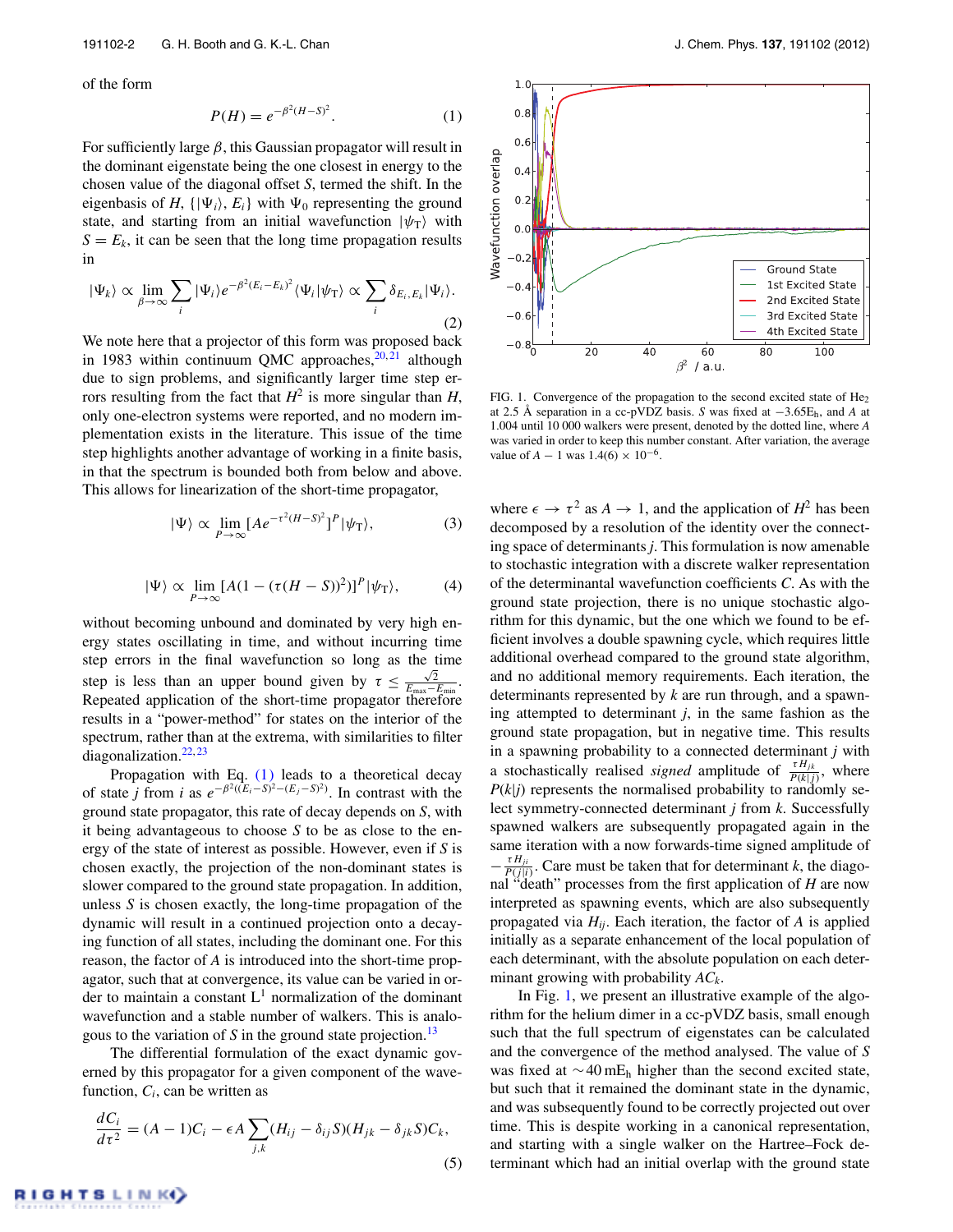<span id="page-3-0"></span>

FIG. 2. Convergence of the projected energy estimate to the exact eigenvalue. The reference determinant for the projection was dynamically adjusted to project onto the largest weighted determinant in the sample.

of close to one. In order to grow the walkers, *A* was initially fixed at a value of 1.004, and was varied when a target number of walkers was reached, in common with the procedure for the ground state propagation. The convergence of the projected energy, as defined in Ref. [13,](#page-4-12) is shown in Fig. [2](#page-3-0) for the same simulation, and reflects the decay from the sampled wavefunction of the first excited state.

In order to reliably extend to larger molecular systems, it is worth considering how to transfer the salient elements of the initiator approximation into this new propagation. The basis of this approximation is to attempt to propagate walkers corresponding to wavefunction signal exactly, while walkers judged to be potentially noise are propagated with a truncated Hamiltonian which acts only over the instantaneously occupied subspace. $14, 15$  $14, 15$  $14, 15$  This is systematically improvable as the instantaneously occupied subspace grows, or the criterion for walkers corresponding to signal becomes more inclusive. The separation between walkers corresponding to signal and potential noise is not unique. However, it seems sensible to retain the tested feature from ground state propagation that newly spawned walkers on previously unoccupied determinants (*i*) at the end of an iteration, must have come from an initial determinant (*k*) which is deemed to have a wellestablished sign, and therefore a population of walkers above  $n_{\text{add}}$ . Consequently, all walkers from the application of the first Hamiltonian operator are kept, while the information as to whether  $C_i$  is above the initiator criterion is passed through to the annihilation stage of the final set of spawned walkers. No walkers are therefore aborted over the resolution of the identity between  $H^2$  (determinants *j* in Eq. [\(5\)\)](#page-2-2).

To test this on a larger system, we study an excited state deep in the spectrum of the 10-electron neon atom in a ccpVDZ basis, with an energy of approximately 2*.*5Eh above the ground state. Setting *S* to equal the CISDTQ energy for the corresponding state, and while remaining in a canonical Hartree–Fock basis and starting from a random distribution of walkers throughout the whole space, we achieved a converged energy of −126.2118(4)Eh, compared to the FCI value of −126.21177Eh. This value is 4*.*76mEh lower than the initial guess provided by CISDTQ. It would be highly advantageous to develop a robust algorithm for varying *S* dynamically during the run, as is done for the ground state algorithm. This could be used to maximise the rate of growth of walkers or alternatively minimize *A*, both of which should adjust *S* to more closely match the eigenvalue of the state, remove reliance on the initial guess and increase the convergence rate. However, since this requires finding a minimum in a quadratically varying and noisy dataset, no robust algorithm has been identified so far.

Dynamic correlation and response functions due to some perturbation, either in the frequency or time domain, are of critical importance in electronic structure theory, $^{24}$  and are directly measured in experiments to probe the electronic properties of materials through techniques such as neutron scattering or photoelectron spectroscopy. Many methods, including in general QMC approaches, have significant difficulty in calculating these quantities, $2<sup>5</sup>$  often having to rely on unstable analytic continuation from imaginary time correlation functions,  $5, 6, 8, 9$  $5, 6, 8, 9$  $5, 6, 8, 9$  $5, 6, 8, 9$  $5, 6, 8, 9$  $5, 6, 8, 9$  $5, 6, 8, 9$  while other methods can bias towards high or low energy regimes.<sup>12</sup> Although other correlation functions are possible, here we look at the example of an advanced Green's function, a central concept in electronic structure where the "perturbation" at time  $t = 0$  is the creation of a hole in orbital *j*. For negative time periods, *t*, these can be written in the time and frequency domain, respectively, as

$$
G^{-}(i, j, t) = i \langle \Psi_0 | a_i^{\dagger} e^{-i(H - E_0 - i\delta)t} a_j | \Psi_0 \rangle, \tag{6}
$$

$$
G^{-}(i, j, \omega) = \langle \Psi_0 | a_i^{\dagger} \frac{1}{\omega - (H - E_0) + i\delta} a_j | \Psi_0 \rangle. \tag{7}
$$

Unlike the inverse Laplace transform required for the analytic continuation of imaginary time correlation functions, the transform between these two domains is a well-conditioned and numerically stable Fourier transform in the presence of noisy data. Spectral density functions, such as the density of states for extended systems, are then defined in the Lehmann representation $^{26}$  as

<span id="page-3-1"></span>
$$
A^{-}(i, j, \omega) = -\frac{1}{\pi} \Im[G^{-}(i, j, \omega)]
$$
\n(8)

$$
= \frac{1}{\pi} \sum_{n} \frac{\langle \Psi_0^N | a_i^\dagger | \Psi_n^{N-1} \rangle \delta \langle \Psi_n^{N-1} | a_j | \Psi_0^N \rangle}{\left( \omega - E_n^{N-1} + E_0^N \right)^2 + \delta^2}, \qquad (9)
$$

which in the small *δ* limit tends to

$$
A^{-}(i, j, \omega) = \sum_{n} \langle \Psi_0^N | a_i^{\dagger} | \Psi_n^{N-1} | \langle \Psi_n^{N-1} | a_j | \Psi_0^{N} \rangle
$$

$$
\times \delta(\omega - (E_n^{N-1} - E_0^{N})), \qquad (10)
$$

where  $\delta$  in the above equation represents the dirac-delta function.

Assuming  $A = 1$ , application of the propagator in Eq. [\(1\)](#page-2-0) for a time  $\beta^2 = \frac{1}{2\delta^2}$  will result in the wavefunction

<span id="page-3-2"></span>
$$
C(\beta^2) = e^{-\frac{1}{2\delta^2}(H-S)^2} |\psi_T\rangle, \tag{11}
$$

which when applied to an initial wavefunction  $|\psi_{\text{T}}\rangle = a_j |\Psi_0\rangle$ obtained from the ground-state dynamic, and then projected